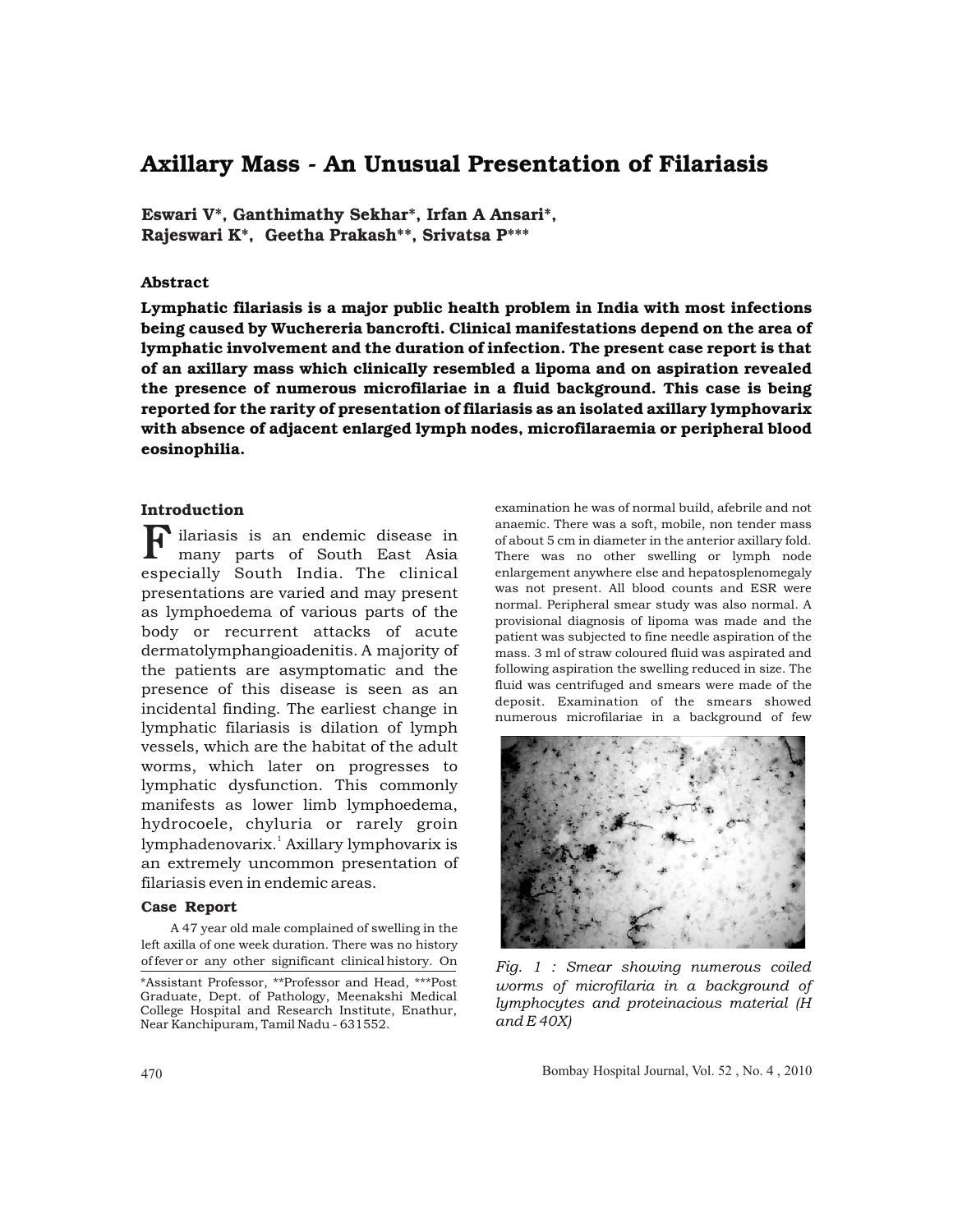

*Fig. 2 : Smear showing a single sheathed micro filaria with discrete nuclei in the body. (H and E 400X). Inset showing absence of terminal nuclei (H and E 1000X)*

lymphocytes and proteinaceous material.(Figs. 1 and 2) Following this an ultrasound of the swelling was done and this revealed a cystic mass with dilated lymphatic channels. Filarial dance sign was not seen in the dilated lymphatics. Retrospective examination of the genitalia showed no abnormality. A diagnosis of left axillary filarial lymphovarix was made. Patient was advised treatment with diethylcarbamazine citrate. However he did not report back after completion of the treatment.

#### Discussion

Lymphatic filariasis is a vector borne disease of the tropical and subtropical countries occurring due to infection by filarialworms which invade the lymphatics of humans. More than 1.1 billion people are at risk of the infection globally with about 120 million people in 80 countries actually being affected.<sup>2</sup> Lymphatic filariasis is mostly caused by Wuchereria bancrofti (90%). The presence of adult worms in the infected individual is confirmed by detecting microfilariae or filarial antigens in the patient's blood. Ultrasound scan (B mode or M mode) with or without colour Doppler or pulse wave Doppler can be used to detect live adult worms of W. bancrofti in the lymphatics (Filarial dance sign).<sup>3</sup> The diagnosis of filarial infection can also be made by

detecting microfilariae on microscopic examination of fine needle aspirates. There are several case reports of microfilariae being identified in aspirates from lymph node, scrotal lymphatics, breast masses, thyroid, swellings, hydrocoele fluid, pericardial, pleural, ascitic and joint fluids.<sup>4-7</sup>

Our case is unique for the following reasons. A search of literature revealed only one previous case report of filariasis presenting as an axillary lump<sup>3</sup> with our case being the second report. However in the reported case there was lymphadenopathy, peripheral blood eosinophilia and microfilaraemia which were all absent in the present case. This is probably explained by differences in host response to the presence of the parasite. $\degree$ Secondly ultrasound scan of the lymphatics did not show the filarial dance sign in spite of significant lymphangiectasia. Hence the only evidence for the diagnosis of a filarial mass was the detection of parasites in the fine needle aspirates.

### Conclusion

The early stage of filarial infection is characterized by the presence of live adult worms in the lymphatics and microfilariae in the blood-the stage of asymptomatic microfilaraemia. Hence the diagnosis of filarial infections by study of centrifuged deposits of fluid aspirates becomes imperative in endemic areas where patients present with such swellings and dilated lymphatics.

#### References

1. Shenoy. R.K. Clinical and Pathological aspects of filarial lymphedema and its management. *Korean J Parasitol.* 2008 : 46(3); 119-125.

2. Park's Text Book of Preventive and Social Medicine. Epidemiology of Communicable Diseases: Banarasidas Bhanot Publishers : 18<sup>th</sup> edition 2005; 211-216.